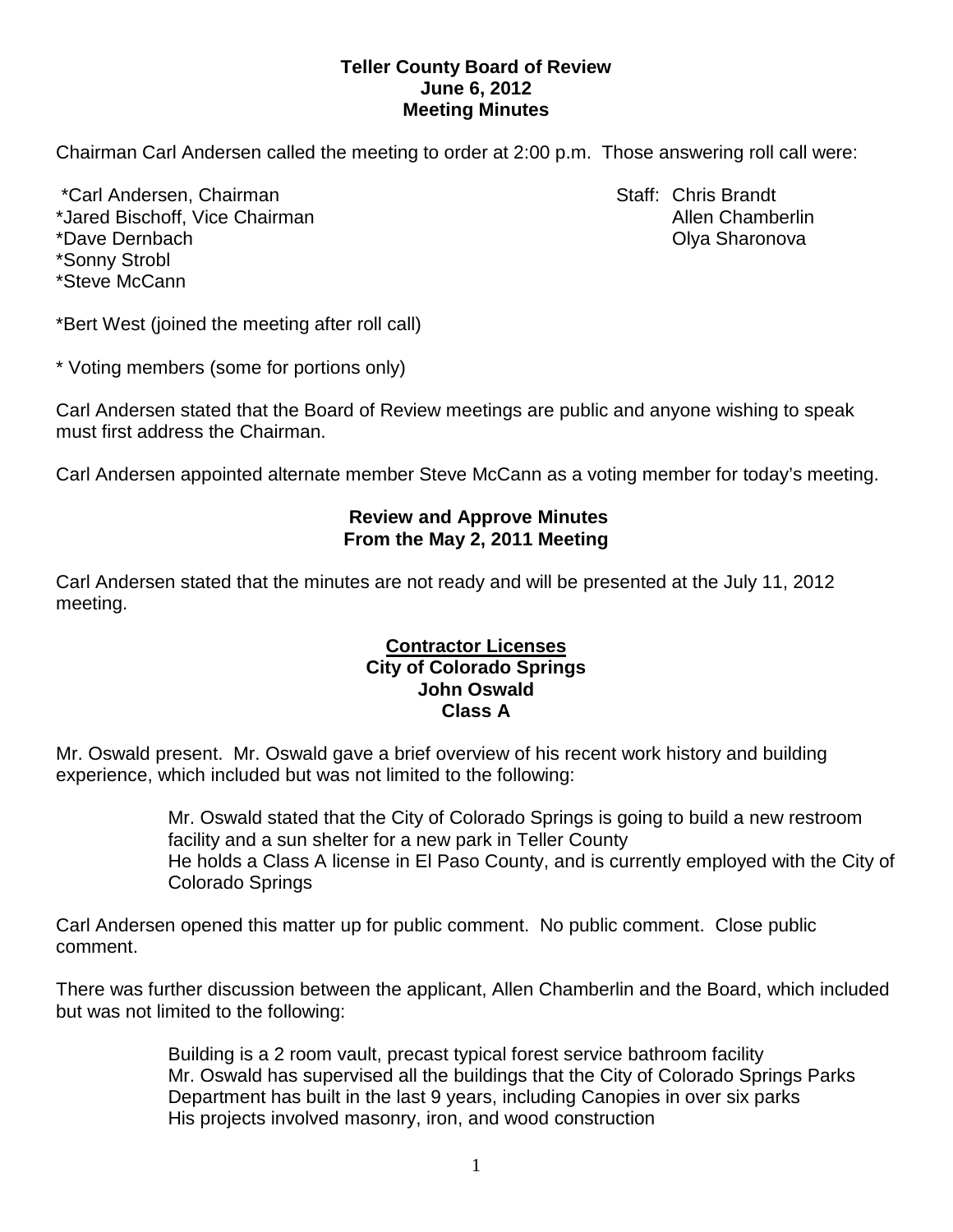Jared Bischoff moved to grant the City of Colorado Springs with John Oswald as the examinee a Class A license. Dave Dernbach seconded. Roll call vote and all said yes. The motion carries.

Bert West joined the meeting at 2:11pm. Carl Andersen acknowledged Bert West as present, and as a voting member. Steve McCann remained as a nonvoting member for the rest of the meeting.

Carl Andersen has noted for the record that the agenda item: Keystone Construction of the Rockies, Inc. / George S Matty / Upgrade from Class B to Class A, was withdrawn.

## **Contractor Licenses Diesslin Structures, Inc. Glen Mussetter Class B**

Mr. Mussetter present. Mr. Mussetter gave a brief overview of his recent work history and building a experience, which included but was not limited to the following:

> Mr. Mussetter stated that originally application was submitted in Teller County to build Family Dollar Store, and even though the job went to a different contractor the company would still like to pursue other projects in Teller County He has been in the construction industry for over 20 years, recently worked as a field supervisor for over 10 years for the Weitz Company Currently he is helping with three other projects in the area, one of them is the construction of a new Salida High School Building

Carl Andersen opened this matter up for public comment. No public comment. Close public comment.

Sonny Strobl moved to grant Diesslin Structures, Inc., with Glen Mussetter as the examinee, a Class B license, upon receipt of an updated insurance certificate showing: 1. Description of operations shall state "Commercial Contractor" 2. Endorsement page shall show all insurance policy numbers and the Workman's comp policy shall be added to the list. Carl Andersen seconded. Roll call vote and all said yes. The motion carries.

#### **Contractor Licenses Elkins Construction, LLC Steven E. Elkins Class C**

Mr. Elkins present. Mr. Elkins gave a brief overview of his recent work history and building experience, which included but was not limited to the following:

> Mr. Elkins has been in the construction industry since 1976, and for over 20 years has worked in Colorado Springs He holds a Class C license in El Paso County Has done an off grid cabin of 1,800 sq. ft., a large bathroom remodel, has built over six homes over the years, however no ground up residences in the last few years He is up to date on the current codes